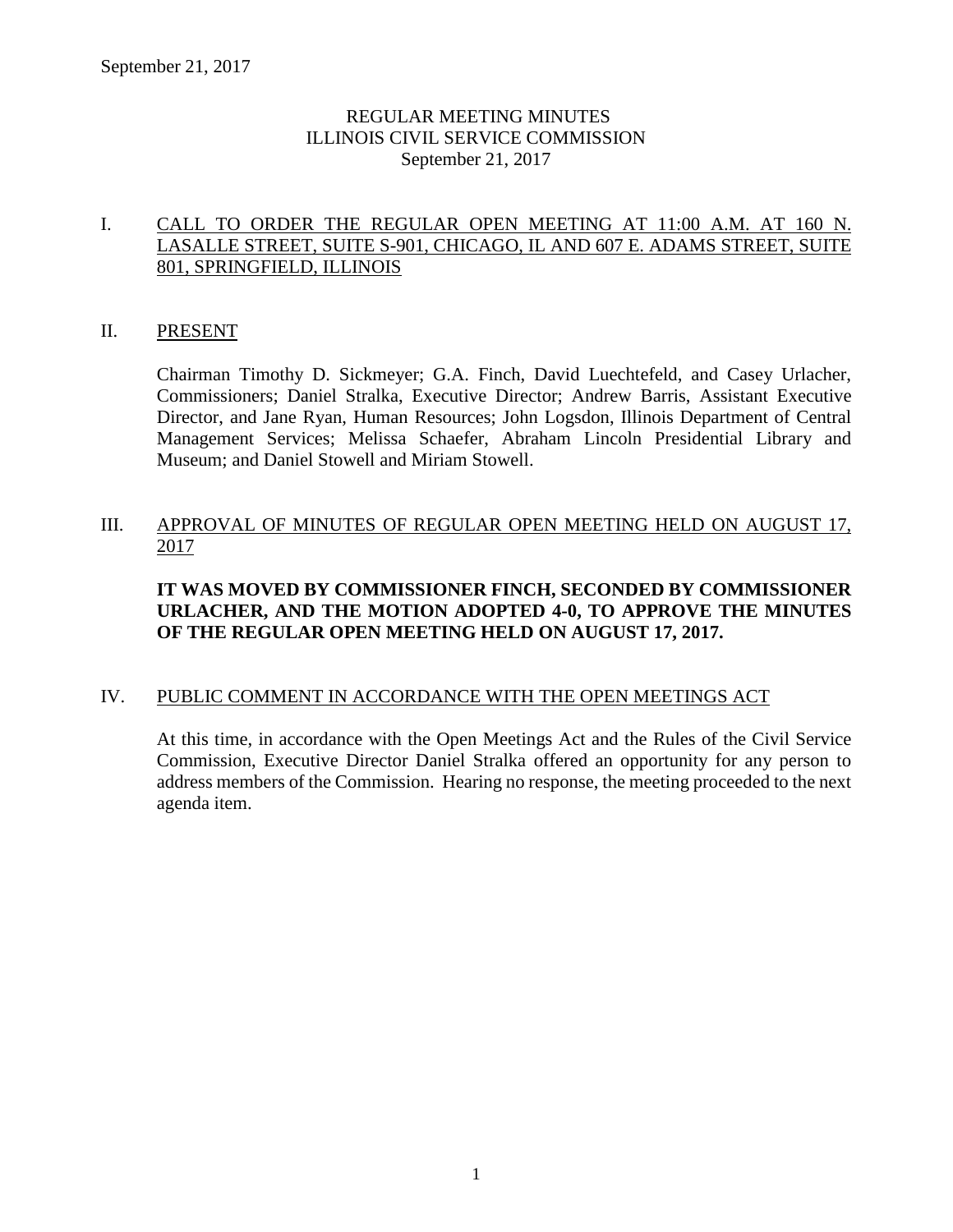#### $V<sub>r</sub>$ EXEMPTIONS UNDER SECTION  $4d(3)$  OF THE PERSONNEL CODE

# A. Report on Exempt Positions from Department of Central Management Services

|               | Total     | Number of Exempt |
|---------------|-----------|------------------|
| <u>Agency</u> | Employees | Positions        |
|               |           |                  |
|               |           |                  |
|               |           |                  |
|               |           |                  |
|               |           |                  |
|               |           |                  |
|               |           |                  |
|               |           |                  |
|               |           |                  |
|               |           |                  |
|               |           |                  |
|               |           |                  |
|               |           |                  |
|               |           |                  |
|               |           |                  |
|               |           |                  |
|               |           |                  |
|               |           |                  |
|               |           |                  |
|               |           |                  |
|               |           |                  |
|               |           |                  |
|               |           |                  |
|               |           |                  |
|               |           |                  |
|               |           |                  |
|               |           |                  |
|               |           |                  |
|               |           |                  |
|               |           |                  |
|               |           |                  |
|               |           |                  |
|               |           |                  |
|               |           |                  |
|               |           |                  |
|               |           |                  |
|               |           |                  |
|               |           |                  |
|               |           |                  |
|               |           |                  |
|               |           |                  |
|               |           |                  |
|               |           |                  |
|               |           |                  |
|               |           |                  |
|               |           |                  |
|               |           |                  |
|               |           |                  |
|               |           |                  |
|               |           |                  |
|               |           |                  |
|               |           |                  |
|               |           |                  |
|               |           |                  |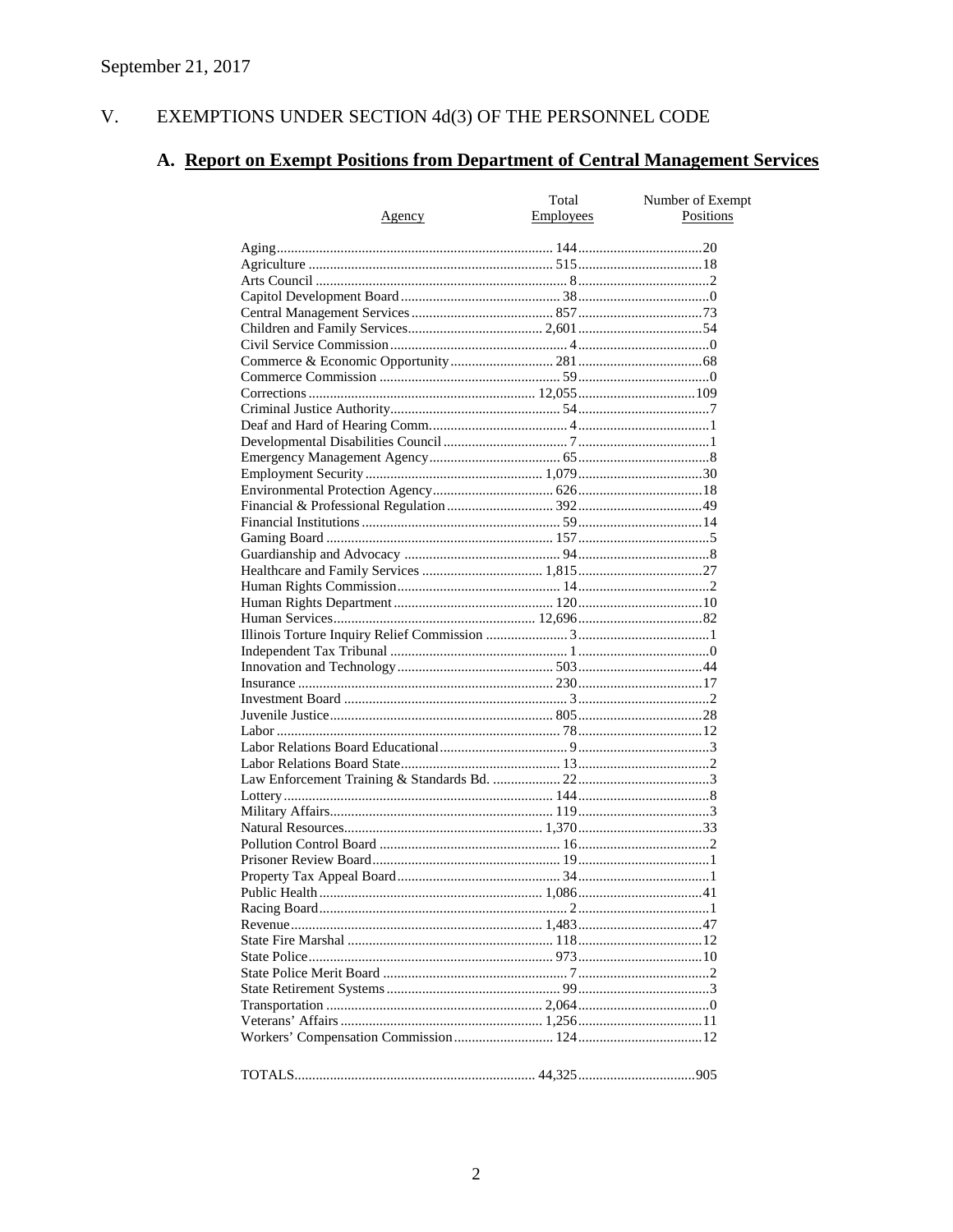### **B. Governing Rule – Section 1.142 Jurisdiction B Exemptions**

- a) The Civil Service Commission shall exercise its judgment when determining whether a position qualifies for exemption from Jurisdiction B under Section 4d(3) of the Personnel Code. The Commission will consider any or all of the following factors inherent in the position and any other factors deemed relevant to the request for exemption:
	- 1) The amount and scope of principal policy making authority;
	- 2) The amount and scope of principal policy administering authority;
	- 3) The amount of independent authority to represent the agency, board or commission to individuals, legislators, organizations or other agencies relative to programmatic responsibilities;
	- 4) The capability to bind the agency, board or commission to a course of action;
	- 5) The nature of the program for which the position has principal policy responsibility;
	- 6) The placement of the position on the organizational chart of the agency, board or commission;
	- 7) The mission, size and geographical scope of the organizational entity or program within the agency, board or commission to which the position is allocated or detailed.
- b) The Commission may, upon its own action after 30 days notice to the Director of Central Management Services or upon the recommendation of the Director of the Department of Central Management Services, rescind the exemption of any position that no longer meets the requirements for exemption set forth in subsection (a). However, rescission of an exemption shall be approved after the Commission has determined that an adequate level of managerial control exists in exempt status that will insure responsive and accountable administrative control of the programs of the agency, board or commission.
- c) For all positions currently exempt by action of the Commission, the Director of Central Management Services shall inform the Commission promptly in writing of all changes in essential functions, reporting structure, working title, work location, position title, position number or specialized knowledge, skills, abilities, licensure or certification.
- d) Prior to granting an exemption from Jurisdiction B under Section 4d(3) of the Personnel Code, the Commission will notify the incumbent of the position, if any, of its proposed action. The incumbent may appear at the Commission meeting at which action is to be taken and present objections to the exemption request.

(Source: Amended at 34 Ill. Reg. 3485, effective March 3, 2010)

\* \* \*

#### **C. None submitted**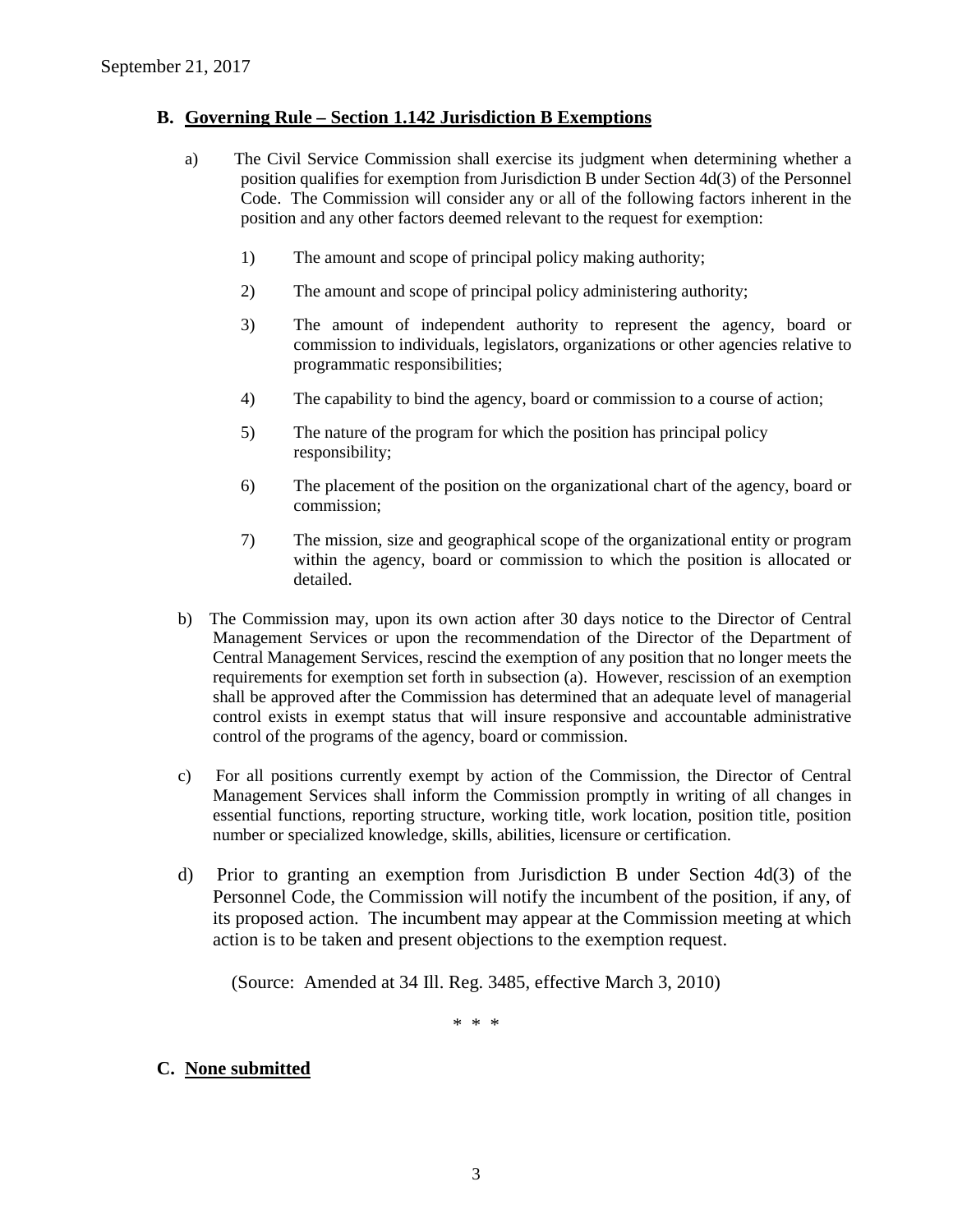# VI. CLASS SPECIFICATIONS

#### **A. Governing Rule – Section 1.45 Classification Plan**

The Commission will review the class specifications requiring Commission approval under the Classification Plan and will approve those that meet the requirements of the Personnel Code and Personnel Rules and conform to the following accepted principles of position classification:

- a) The specifications are descriptive of the work being done or that will be done;
- b) Identifiable differentials are set forth among classes that are sufficiently significant to permit the assignment of individual positions to the appropriate class;
- c) Reasonable career promotional opportunities are provided;
- d) The specifications provide a reasonable and valid basis for selection screening by merit examinations;
- e) All requirements of the positions are consistent with classes similar in difficulty, complexity and nature of work.

The following class titles were submitted for revision by the Director of the Illinois Department of Central Management Services:

### **B. Highway Maintainer**

### **C. Corrections Treatment Senior Security Supervisor**

Regarding Item B, Assistant Executive Director Barris inquired about the necessity of lowering the requirements of the class and its impact on safety. Regarding Item C, Barris inquired why, if the class was created only a year ago, was a revision already necessary. Barris inquired if the revisions to both items would create an increase in compensation for the classes. Regarding Item B, John Logsdon at CMS Technical Services explained that a Class B allowed seasonal employees to drive a plow and other smaller but necessary equipment. Logsdon added that the Highway Maintainer revision lowered the driver's license class for seasonal employees only. They will not be driving semitrailers which is not part of their job responsibilities. After three years they will need a Class A license. The agency is hiring more seasonal employees and this is not inappropriate for their job duties. Regarding Item C, Logsdon explained it was discovered that applicants did not have the supervisory background that the original class specification called for and Logsdon reiterated that the revision was necessary to find qualified candidates. John Logsdon stated that there were no increases in compensation because of the revisions to the classes and the revisions were agreed to through collective bargaining.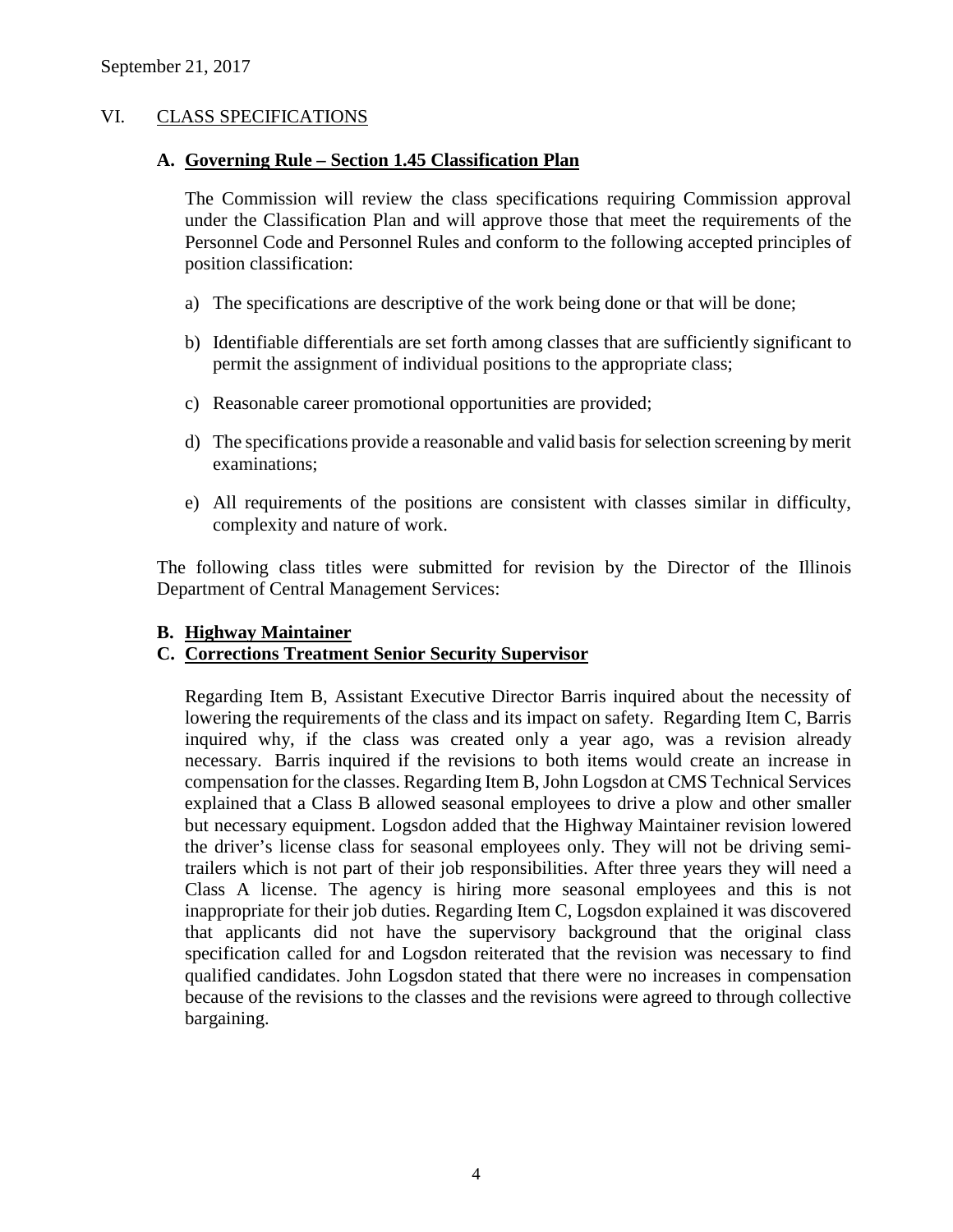# **IT WAS MOVED BY COMMISSIONER LUECHTEFELD, SECONDED BY COMMISSIONER URLACHER, AND THE MOTION ADOPTED 4-0 TO APPROVE THE REVISION OF THE FOLLOWING CLASS TITLES TO BE EFFECTIVE OCTOBER 1, 2017:**

#### **B. Highway Maintainer**

**C. Corrections Treatment Senior Security Supervisor**

**IT WAS MOVED BY COMMISSIONER URLACHER, SECONDED BY COMMISSIONER FINCH, AND THE MOTION ADOPTED 4-0 TO DISAPPROVE ANY CLASS SPECIFICATIONS RECEIVED BY THE COMMISSION STAFF NOT CONTAINED IN THIS AGENDA TO ALLOW ADEQUATE STUDY.** 

#### VII. PERSONNEL RULES

#### **A. Civil Service Commission Governing Rule – Section 1.310 Personnel Rules**

The Commission has power to disapprove new rules or amendments to existing rules submitted by the Director of Central Management Services. Such proposed new rules or amendments of existing rules submitted to the Commission shall be accompanied by a report of proceedings attending the prior public hearing required by law with respect to them. If the Commission does not disapprove new rules or any amendment to existing rules within 30 days following the receipt from the Director of Central Management Services, the new rules or amendments have the force and effect of law after filing by the Director with the Secretary of State.

#### **B. None submitted**

**IT WAS MOVED BY COMMISSIONER URLACHER, SECONDED BY COMMISSIONER LUECHTEFELD, AND THE MOTION ADOPTED 4-0 TO DISAPPROVE ANY AMENDMENTS TO PERSONNEL RULES RECEIVED BY THE COMMISSION STAFF BUT NOT CONTAINED IN THIS AGENDA TO ALLOW ADEQUATE STUDY.** 

#### VIII. MOTION TO CLOSE A PORTION OF THE MEETING

**IT WAS MOVED BY COMMISSIONER FINCH, SECONDED BY COMMISSIONER URLACHER, AND BY ROLL CALL VOTE THE MOTION ADOPTED 4-0 TO CLOSE A PORTION OF THE MEETING PURSUANT TO SUBSECTIONS 2(c)(1), 2(c)(4), AND 2(c)(11) OF THE OPEN MEETINGS ACT.**

| <b>SICKMEYER</b>   | YES. | <b>FINCH</b>    | YES |
|--------------------|------|-----------------|-----|
| <b>LUECHTEFELD</b> | YES. | <b>URLACHER</b> | YES |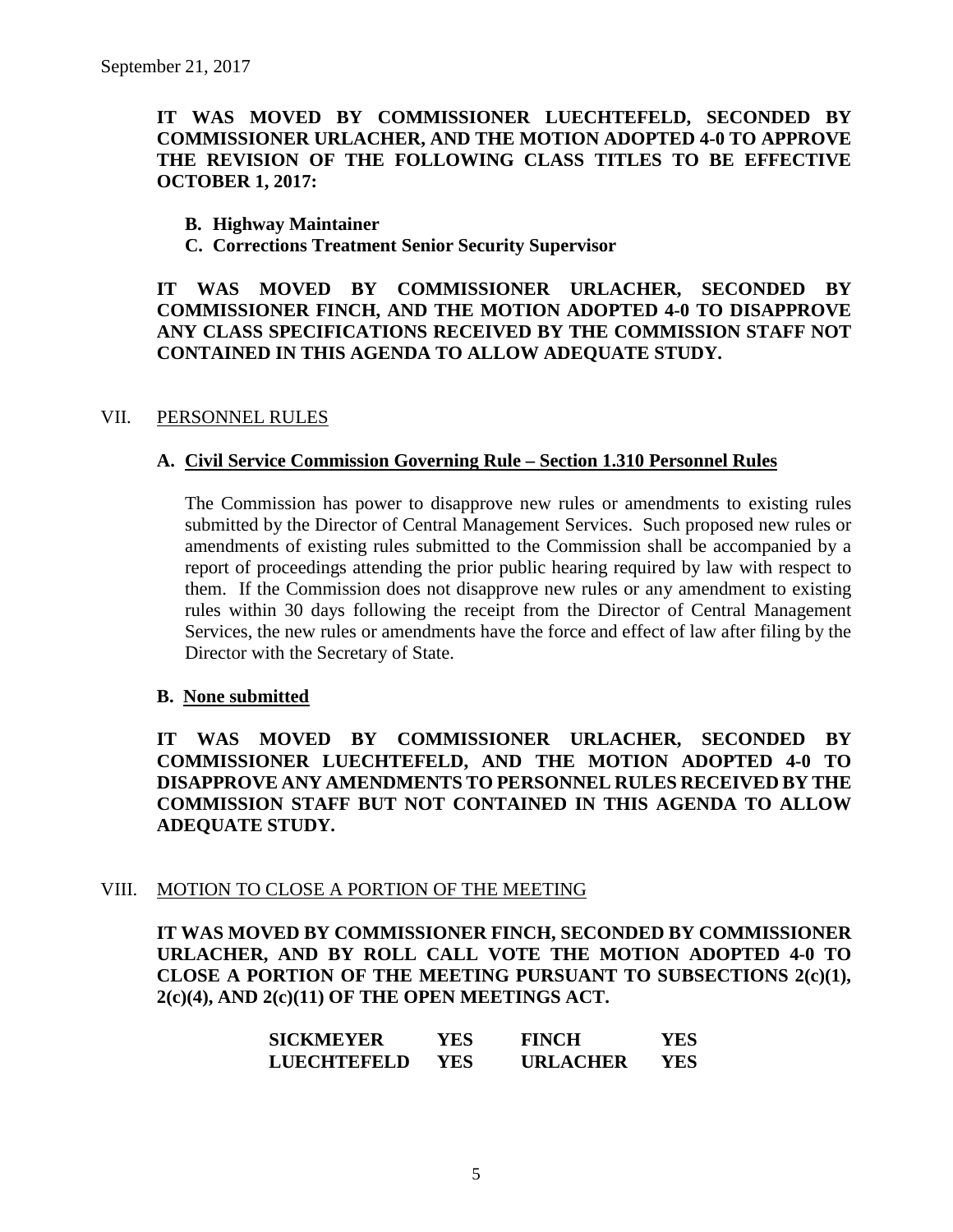# IX. RECONVENE THE OPEN MEETING

Upon due and proper notice, the regular open meeting of the Illinois Civil Service Commission was reconvened at 160 N. LaSalle Street, Suite S-901, Chicago, Illinois and 607 E. Adams Street, Suite 801, Springfield, Illinois by interactive video conference at 11:50 a.m.

### PRESENT

Chairman Timothy D. Sickmeyer; G.A. Finch, David Luechtefeld, and Casey Urlacher, Commissioners; Daniel Stralka, Executive Director; Andrew Barris, Assistant Executive Director, and Jane Ryan, Human Resources; Melissa Schaefer, Abraham Lincoln Presidential Library and Museum; and William Stowell and Miriam Stowell.

#### X. NON-MERIT APPOINTMENT REPORT

Set forth below is the number of consecutive non-merit appointments made by each agency as reported by Central Management Services.

| <b>Agency</b>                            |                | $7/31/17$ 8/31/17 8/31/16 |                |
|------------------------------------------|----------------|---------------------------|----------------|
| Agriculture                              | 16             | 15                        | 2              |
| <b>Central Management Services</b>       | 4              | 5                         | $\overline{3}$ |
| <b>Children and Family Services</b>      | $\overline{0}$ | $\bf{0}$                  | $\mathbf{1}$   |
| Commerce and Economic Opportunity        | $\overline{0}$ | 1                         | $\overline{0}$ |
| <b>Emergency Management Agency</b>       | 0              | 0                         | 1              |
| <b>Employment Security</b>               | 1              | 0                         | 0              |
| Financial and Professional Regulation    | 1              | 1                         | 1              |
| <b>Healthcare and Family Services</b>    | 5              | 7                         | 3              |
| <b>Historic Preservation Agency</b>      | 10             | 10                        | $\mathbf{1}$   |
| Human Rights Department                  | 0              | $\boldsymbol{0}$          | 1              |
| <b>Human Services</b>                    | 13             | 14                        | 8              |
| Innovation & Technology                  | 0              | 3                         | $\overline{0}$ |
| Insurance                                | $\overline{0}$ | $\boldsymbol{0}$          | $\mathbf{1}$   |
| <b>Labor Relations Board-Educational</b> | 1              | 1                         | $\overline{0}$ |
| <b>Natural Resources</b>                 | 43             | 49                        | 21             |
| Property Tax Appeal Board                | 1              | $\overline{2}$            | $\overline{0}$ |
| <b>Public Health</b>                     | $\overline{2}$ | $\overline{2}$            | $\overline{0}$ |
| Revenue                                  | $\overline{0}$ | 1                         | 0              |
| <b>State Fire Marshal</b>                | $\overline{0}$ | $\boldsymbol{0}$          | 1              |
| <b>State Police</b>                      | 3              | 4                         | 1              |
| <b>State Retirement Systems</b>          | 4              | 4                         | 1              |
| Transportation                           | 0              | 1                         | 1              |
| Veterans' Affairs                        | 3              | 1                         | $\overline{0}$ |
| <b>Workers' Compensation Commission</b>  | 1              | 1                         | 3              |
| <b>Totals</b>                            | 108            | 122                       | 50             |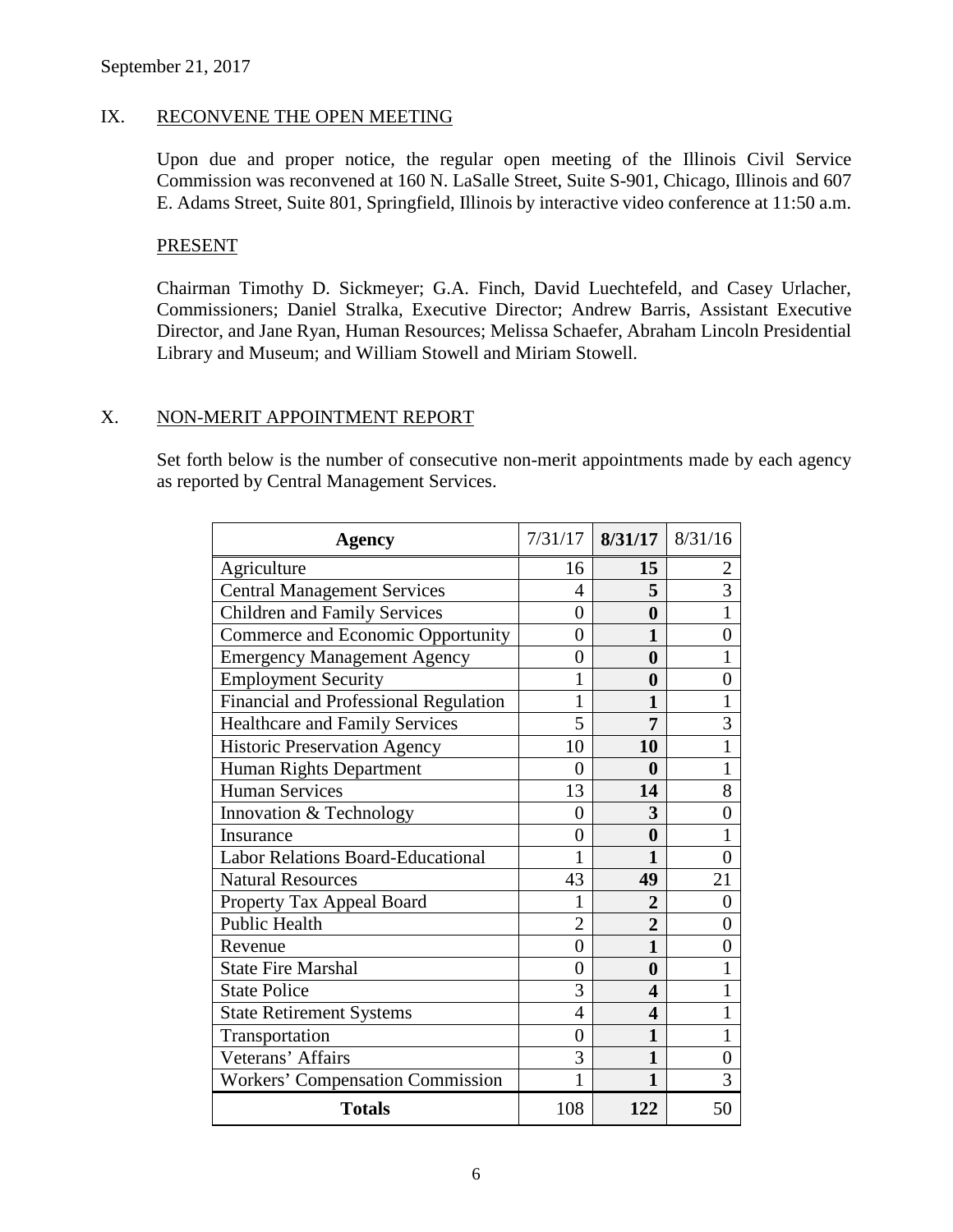# XI. PUBLICLY ANNOUNCED DECISIONS RESULTING FROM APPEALS

#### **DA-20-17**

| Employee    | Baneika Holeyfield   | Appeal Date                       | 10/18/16          |
|-------------|----------------------|-----------------------------------|-------------------|
| Agency      | Revenue              | Decision Date $\frac{109}{01/17}$ |                   |
| Appeal Type | Discharge            | Proposal for                      | Discharge upheld. |
| ALJ         | <b>Andrew Barris</b> | Decision                          |                   |

**IT WAS MOVED BY COMMISSIONER URLACHER, SECONDED BY COMMISSIONER FINCH, AND BY ROLL CALL VOTE OF 4-0 THE MOTION ADOPTED TO AFFIRM AND ADOPT THE PROPOSAL OF THE ADMINISTRATIVE LAW JUDGE THAT THE PARTIALLY PROVEN CHARGES WARRANT DISCHARGE FOR THE REASONS SET FORTH IN THE PROPOSAL FOR DECISION DATED SEPTEMBER 1, 2017**

| <b>SICKMEYER</b>   | YES | <b>FINCH</b>    | YES |
|--------------------|-----|-----------------|-----|
| <b>LUECHTEFELD</b> | YES | <b>URLACHER</b> | YES |

#### **DA-34-17**

| Employee    | Daniel W. Stowell            | Appeal Date   | 1/30/17                    |
|-------------|------------------------------|---------------|----------------------------|
| Agency      | <b>Historic Preservation</b> | Decision Date | 8/31/17                    |
| Appeal Type | Discharge                    | Proposal for  | Written warning and 20-day |
| <b>ALJ</b>  | <b>Andrew Barris</b>         | Decision      | suspension.                |

**IT WAS MOVED BY COMMISSIONER FINCH, SECONDED BY COMMISSIONER LUECHTEFELD, AND BY ROLL CALL VOTE OF 4-0 THE MOTION ADOPTED TO AFFIRM AND ADOPT THE FINDINGS OF FACT OF SAID PROPOSAL AND PARTIALLY AFFIRM AND ADOPT THE CONCLUSIONS OF LAW OF SAID PROPOSAL WHILE MODIFYING THE RECOMMENDATION THAT A 20-DAY SUSPENSION IS THE APPROPRIATE LEVEL OF DISCIPLINE TO BE IMPOSED. THE PARTIALLY PROVEN CHARGES WARRANT DISCHARGE. THE ADMINISTRATIVE LAW JUDGE PLACED AN INSUFFICIENT EMPHASIS ON A NUMBER OF FACTORS THAT FAVOR A GREATER PENALTY WHEN DETERMINING THE LEVEL OF DISCIPLINE TO IMPOSE.** 

**STOWELL'S REFUSAL TO FOLLOW HIS SUPERIOR'S DIRECTIVE WAS INTENTIONAL, EGREGIOUS AND SPECIFICALLY UNDERMINED HIS SUPERIOR'S AUTHORITY. WHILE THE SUPERIOR'S DIRECTION WAS MADE DIRECTLY TO MCDERMOTT, IT THEN BECAME STOWELL'S RESPONSIBILITY TO ENSURE THAT DIRECTIVE WAS CARRIED OUT WHETHER HE AGREED WITH IT OR NOT. AS A SUPERVISOR, STOWELL HAD THE OBLIGATION TO ENSURE THAT HIS SUPERIOR'S LAWFUL DIRECTIVES WERE CARRIED OUT. STOWELL TOOK NO STEPS TO ISSUE HIS OWN DIRECTIVE TO HER OR TO REMIND HER THAT SHE WAS TO BE REPORTING TO WORK IN SPRINGFIELD. STOWELL NOT ONLY FAILED TO ENSURE THE**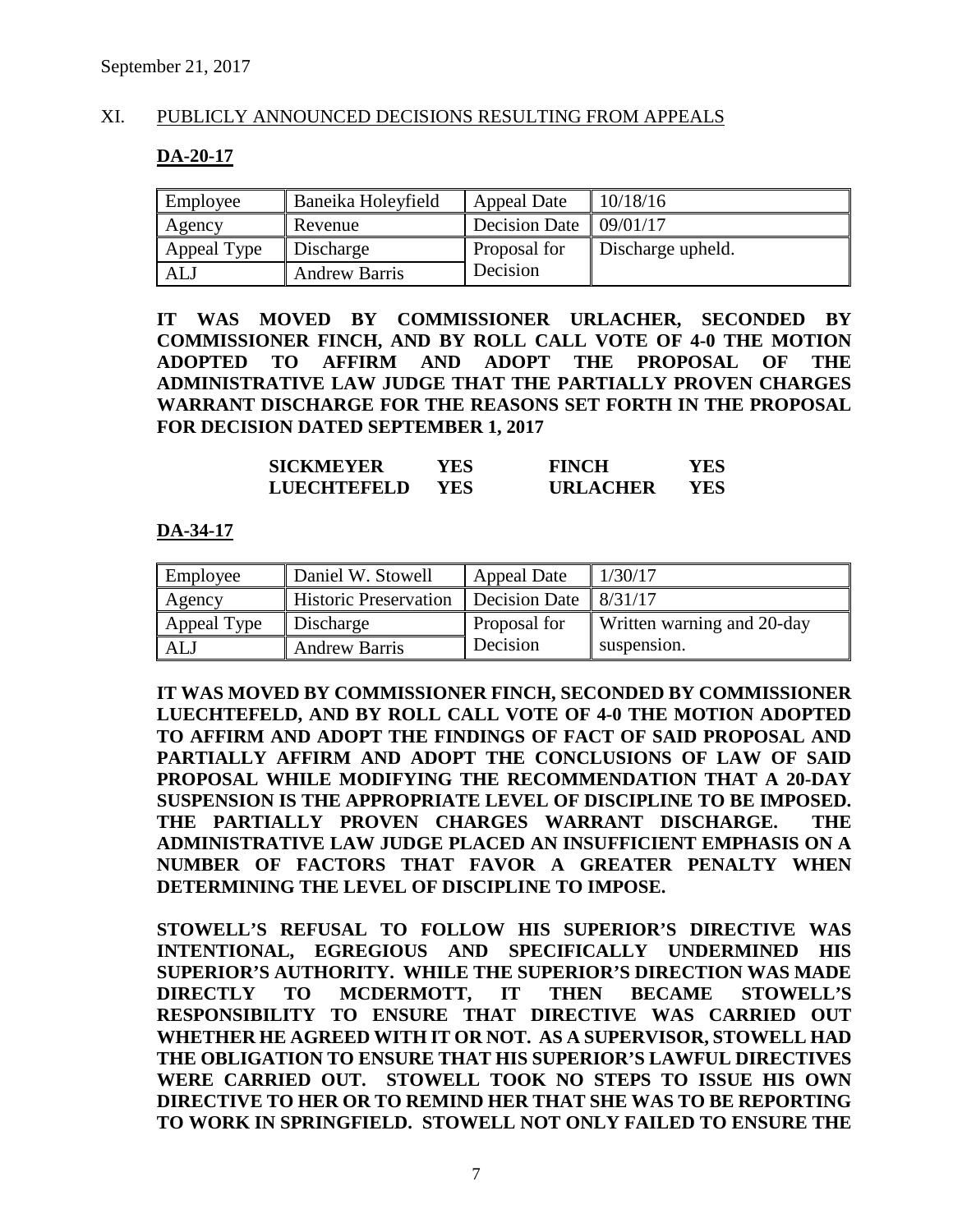**DIRECTIVE WAS CARRIED OUT, HE WAS COMPLICIT, BOTH ACTIVELY AND PASSIVELY, IN MCDERMOTT'S CONTINUING INSUBORDINATION. WHILE SUPERVISORS ARE NORMALLY ALLOTTED DISCRETION TO PERFORM THEIR DUTIES, THIS IS A SITUATION WHERE A SUPERVISOR, STOWELL, HAD NO DISCRETION. HE WAS OBLIGATED TO CARRY OUT THE LAWFUL DIRECTIVE TO ONE OF HIS SUBORDINATES AND DID NOT JUST FAIL TO DO SO BUT WAS COMPLICIT IN ITS CONTINUING CIRCUMVENTION BECAUSE HE DID NOT AGREE WITH IT. SUCH CONDUCT IS A SUBSTANTIAL SHORTCOMING THAT RENDERS STOWELL'S CONTINUANCE IN HIS POSITION DETRIMENTAL TO THE DISCIPLINE AND EFFICIENCY OF THE SERVICE AND THAT THE LAW AND SOUND PUBLIC OPINION RECOGNIZE AS GOOD CAUSE FOR THE EMPLOYEE NO LONGER HOLDING THE POSITION.**

| <b>SICKMEYER</b> | YES  | <b>FINCH</b>    | YES |
|------------------|------|-----------------|-----|
| LUECHTEFELD      | YES. | <b>URLACHER</b> | YES |

**DA-40-17**

| Employee    | Andrea Torres              | <b>Appeal Date</b> | 4/11/17           |
|-------------|----------------------------|--------------------|-------------------|
| Agency      | <b>Employment Security</b> | Decision Date      | 8/25/17           |
| Appeal Type | Discharge                  | Proposal for       | Discharge upheld. |
| ALJ         | Daniel Stralka             | Decision           |                   |

**IT WAS MOVED BY COMMISSIONER URLACHER, SECONDED BY COMMISSIONER LUECHTEFELD, AND BY ROLL CALL VOTE OF 4-0 THE MOTION ADOPTED TO AFFIRM AND ADOPT THE PROPOSAL OF THE ADMINISTRATIVE LAW JUDGE THAT THE PROVEN CHARGES WARRANT DISCHARGE FOR THE REASONS SET FORTH IN THE PROPOSAL FOR DECISION DATED AUGUST 25, 2017.**

| <b>SICKMEYER</b> | YES | <b>FINCH</b>    | YES |
|------------------|-----|-----------------|-----|
| LUECHTEFELD      | YES | <b>URLACHER</b> | YES |

**DA-45-17**

| Employee    | <b>Tashun Martin</b> | <b>Appeal Date</b>   | 5/22/17           |
|-------------|----------------------|----------------------|-------------------|
| Agency      | Human Services       | <b>Decision Date</b> | 8/30/17           |
| Appeal Type | Discharge            | Proposal for         | Discharge upheld. |
| <b>AL</b>   | <b>Andrew Barris</b> | Decision             |                   |

**IT WAS MOVED BY COMMISSIONER URLACHER, SECONDED BY COMMISSIONER LUECHTEFELD, AND BY ROLL CALL VOTE OF 4-0 THE MOTION ADOPTED TO AFFIRM AND ADOPT THE PROPOSAL OF THE ADMINISTRATIVE LAW JUDGE THAT THE PROVEN CHARGES WARRANT DISCHARGE FOR THE REASONS SET FORTH IN THE PROPOSAL FOR DECISION DATED AUGUST 30, 2017.**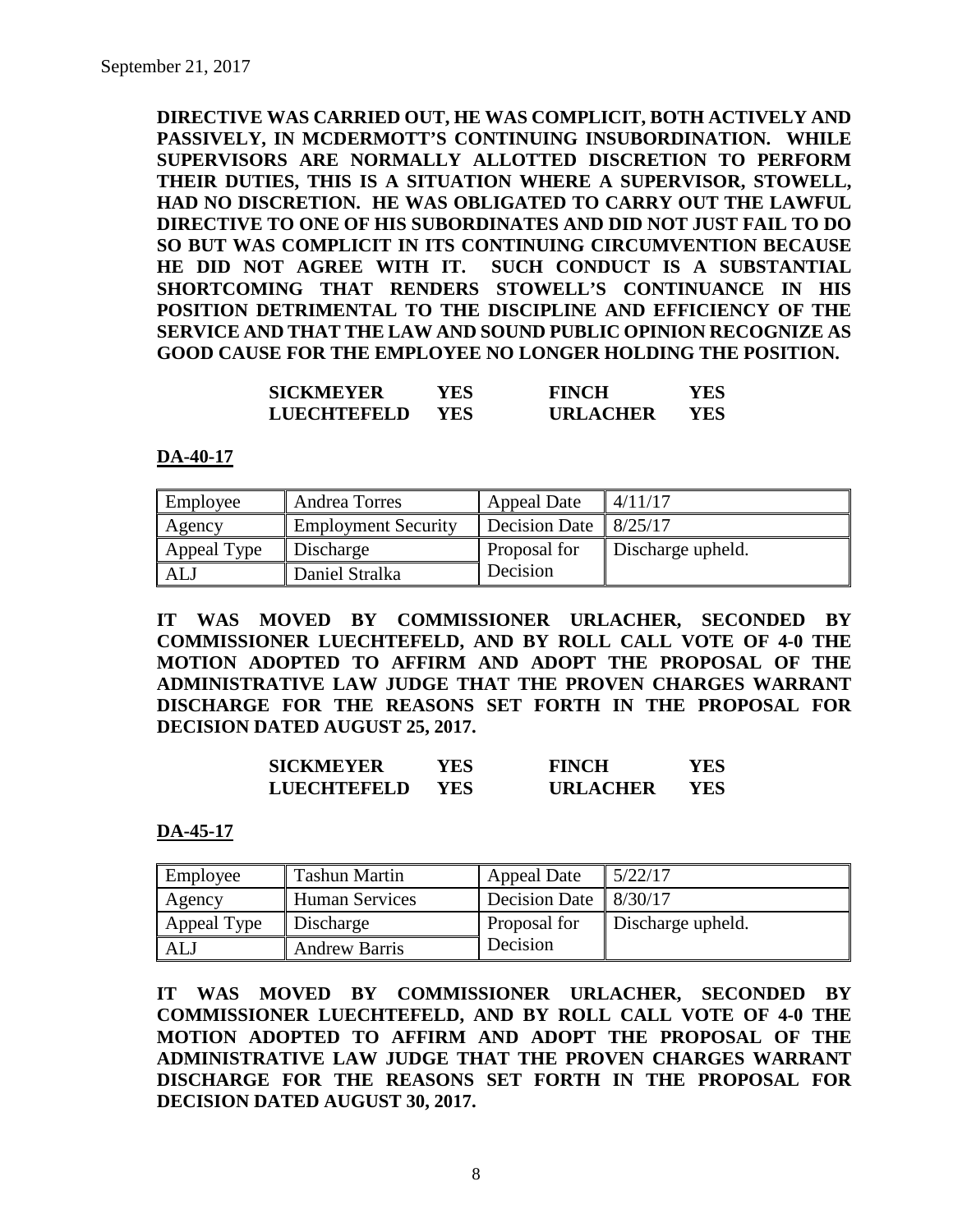| <b>SICKMEYER</b>   | YES        | <b>FINCH</b>    | YES. |
|--------------------|------------|-----------------|------|
| <b>LUECHTEFELD</b> | <b>YES</b> | <b>URLACHER</b> | YES  |

#### **S-47-17**

| Employee    | Kelly C. Lim         | <b>Appeal Date</b>   | 6/02/17            |
|-------------|----------------------|----------------------|--------------------|
| Agency      | Human Services       | <b>Decision Date</b> | 8/30/17            |
| Appeal Type | Suspension           | Proposal for         | Suspension upheld. |
| <b>ALJ</b>  | <b>Andrew Barris</b> | Decision             |                    |

**IT WAS MOVED BY COMMISSIONER FINCH, SECONDED BY COMMISSIONER URLACHER, AND BY ROLL CALL VOTE OF 4-0 THE MOTION ADOPTED TO AFFIRM AND ADOPT THE PROPOSAL OF THE ADMINISTRATIVE LAW JUDGE THAT THE PROVEN CHARGE WARRANTS A 20-DAY SUSPENSION FOR THE REASONS SET FORTH IN THE PROPOSAL FOR DECISION DATED AUGUST 30, 2017.**

| <b>SICKMEYER</b> | YES. | <b>FINCH</b>    | YES |
|------------------|------|-----------------|-----|
| LUECHTEFELD      | YES. | <b>URLACHER</b> | YES |

#### XII. STAFF REPORT

Executive Director Stralka reported that:

- $\triangleright$  Commissioner travel vouchers for fiscal year 2017 have been partially processed. The remainder will be done in the next month.
- $\triangleright$  The auditors were planning on concluding their field work today. There are a number of exceptions already noted. Responses to these will reviewed with the Chairman prior to submission to the Auditor General.

Assistant Executive Director Barris reported that he recently concluded the first 4<sup>th</sup> level Rules Grievance meeting in several years. There are two additional 4<sup>th</sup> level meetings scheduled.

Chairman Timothy Sickmeyer announced the proposed meeting schedule for calendar year 2018 would be the third Thursday of every month starting at 11:00 a.m. All meetings would be by interactive video conference in Springfield and Chicago with the exception of the August meeting which would be held in the Commission's Springfield office only. The Commissioners concurred with this schedule.

#### XIII. ANNOUNCEMENT OF NEXT MEETING

Announcement was made of the next regular open meeting to be held Thursday, October 19, 2017 at 11:00 a.m. in the Chicago and Springfield offices by interactive video conference.